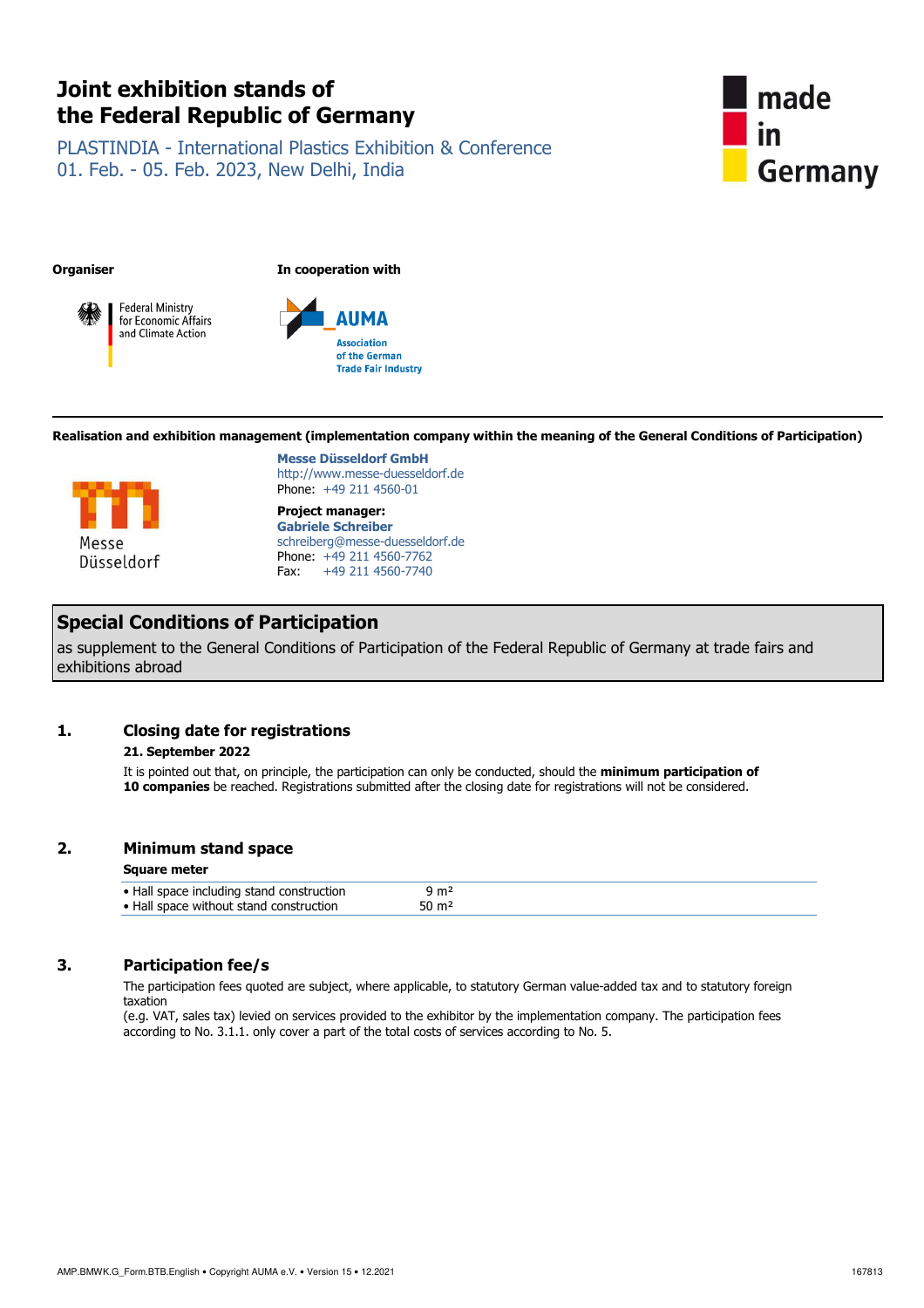## **Joint exhibition stands of the Federal Republic of Germany - 2 -**

# PLASTINDIA - International Plastics Exhibition & Conference

01. Feb. - 05. Feb. 2023, New Delhi, India

## **3.1. Square meter**

**3.1.1.** Participation fee/s for companies taking part in this official participation of the Federal Ministry for Economic Affairs and Climate Action in **2023** up to and including the **4th time:**

• **EURO 330,00/m²** in the hall including stand construction up to 100 m² • **EURO 280,00/m²** in the hall without stand construction up to 100 m²

**3.1.2.** Participation fee/s for companies taking part in this official participation of the Federal Ministry for Economic Affairs and Climate Action in **2023** for the **5th time or more:**

• not applicable

**3.1.3.** Participation fee/s for stand space exceeding 100 m<sup>2</sup> in the hall as well as for exhibitors, that cannot sign the attached declaration regarding double-funding respectively participation of the public sector (public authorities or public companies):

• **EURO 520,00/m²** in the hall including stand construction

• **EURO 460,00/m²** in the hall without stand construction

## **3.1.4. Sub-Exhibitor**

A fixed amount of **500,00 Euro** is charged for each Co-exhibitor at the joint exhibition **Additional mandatory fee/s for a sub-exhibitor charged by the organizer of the trade fair**  • Co-exhibitor Fee Organizer:: 990,00 € / Co-exhibitor

## **4. Mandatory Fee/s**

The organizer of the trade fair charges mandatory fee/s as follows:

• Registration mail fee: **500,00 € / exhibition company**

• Hall management fee space without stand construction: **8,00 € / m²**

Fees are subject, where applicable, to statutory German value-added tax and to statutory foreign taxation, (e.g. VAT, sales tax etc.), payable to the implementation company by the exhibitor.

## **5. Services**

The payment of the participation fee/s according to No. 3 includes the following services:

## **5.1. Company-specific services**

 All materials and facilities shall be at the disposal of the exhibitor, on a rental basis, only for the duration of the event, and may in no way be damaged or modified. Damaged or modified components and devices shall be repaired or replaced at the expense of the exhibitor.

## **5.1.1. Square meter**

#### **5.1.1.1. Hall space including stand construction**

- Provision of stand space in the hall with the stand design bearing "made in Germany". Exhibitors are not allowed to obscure elements of the stand design for the complete duration of the exhibition. Ceiling suspensions are not permitted.
- Uniform stand lettering
- Back and dividing walls
- Furnishings: **1 table, 4 chairs, 1 sideboard (lockable), 1 counter unit (lockable), 1 coat rack, 1 waste paper basket**
- Uniform floor covering on the stand
- General stand lighting
- Electricity: Supply voltage: **220V** 
	- one socket (max. capacity 2 kW; without distribution/switching panel)

NB: Costs for additional electricity supply to the stand (for both light and power current) from the nearest distribution point will be charged to the exhibitor, and will be invoiced on the basis of the kW registered by the exhibitor. Additional light and power current usage have to be paid by the exhibitor.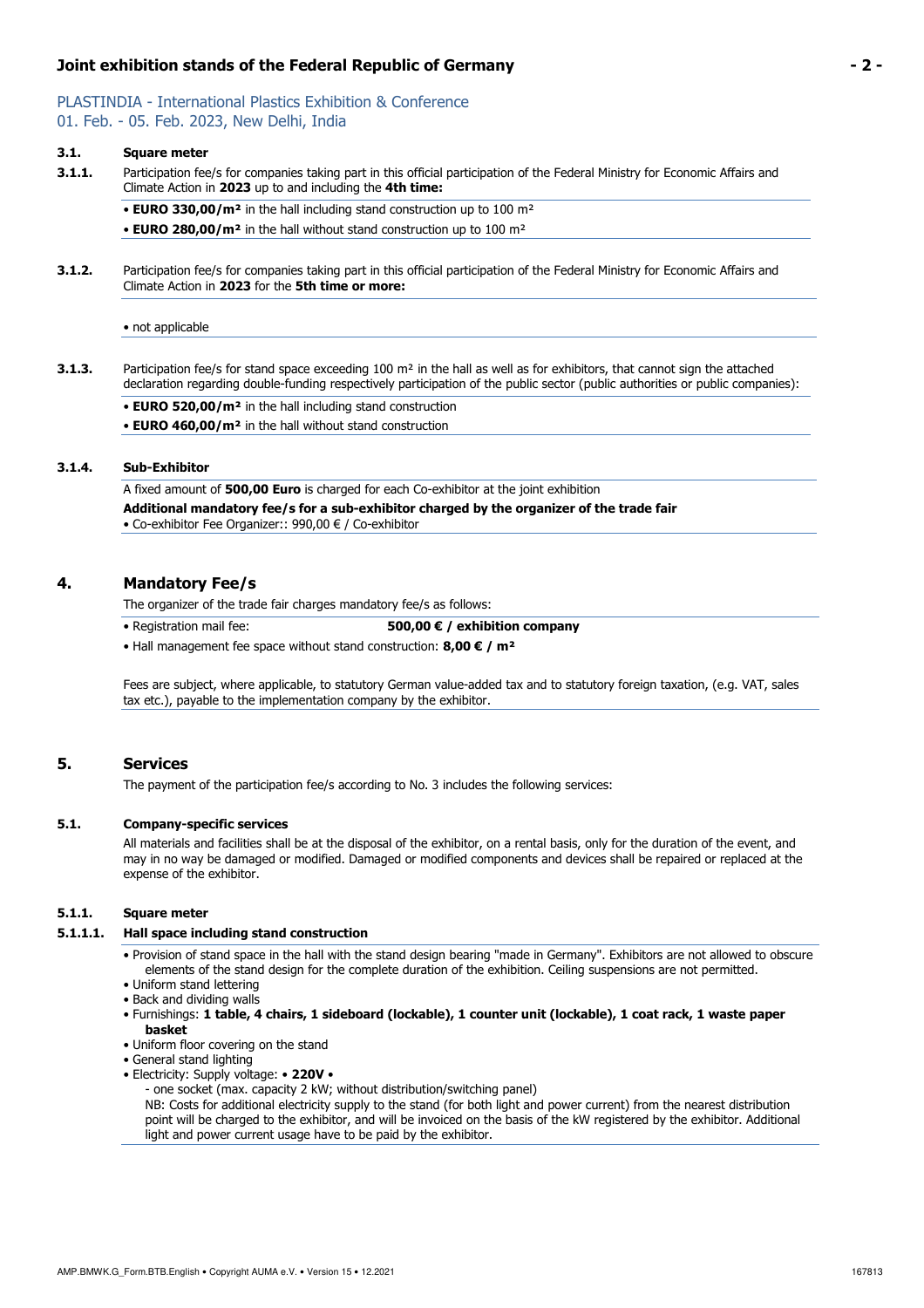## PLASTINDIA - International Plastics Exhibition & Conference 01. Feb. - 05. Feb. 2023, New Delhi, India

## **5.1.1.2. Hall space without stand construction**

- Provision of stand space in the hall for single storey stand constructions, including elements of stand design bearing "made in Germany" designated for stand areas in the hall, supplied by the implementation company. The elements of stand design have to be affixed in a clearly visible position.
- An exhibitor's own stand construction is subject to the construction guidelines of the trade fair organiser and the federal government and must be approved. The exhibitor is obliged to submit his stand construction concept for inspection to the implementation company immediately after the closing date for registrations has passed.

## **5.2. General services**

- Technical and organisational support of exhibitors by the realisation company during preparation and realisation of the participation
- Setting up of an information stand with service arrangements / set-ups
- Entry into the website of the German participation or if arranged into the German participation directory (no liability shall be accepted for incorrect entries)
- Uniform setting design of the German participation in accordance with CI concept
- General lighting of the German participation
- Daily cleaning of the aisles within the German participation in the hall (cleaning of stand space, exhibits, and exhibit holders are the responsibility of the exhibitor)
- Accompanying measures: **Internet Presentation on www.german-pavilion.com, Exhibitor Flyer**

## **5.2.1. Sub-exhibitors**

- Use of the information stand of the German participation
- Accompanying measures corresponding to those for the exhibitors.

### **5.3. Waiver**

 Waiving individual company specific or general services shall not constitute a claim for a reduction of the participation fee. Under no circumstances may uniform design elements be foregone.

## **6. Payment conditions**

 Duty to 20 % of the participation fee, based on the area size requested (according to No. 3), as well as of mandatory fees (according to No. 4), shall begin upon submission of registration in writing. Payment of this amount is due upon receipt of a corresponding invoice for payment in advance. On admission, payment shall be due of the outstanding amount, immediately upon receipt of the final invoice.

Costs related to the participation of a sub-exhibitor according to No. 3.1.4. and 4 shall be due with his admission. The corresponding amount has to be paid by the exhibitor to the implementation company.

## **7. Company data**

 The exhibitor's personal data are processed by the implementation company for the purposes of contract execution and forwarded to third parties (for example, architects, agencies, freight forwarders, trade fair organisers, etc.). The implementation company also transmits the data to federal authorities (e.g. Federal Ministry for Economic Affairs and Climate Action, Federal Ministry of Food and Agriculture, Federal Office for Economic Affairs and Export Control), the Association of the German Trade Fair Industry (AUMA), to AUMA in particular for information about and for the evaluation of the foreign trade fair programme also by commissioned third parties as well as to the operator of the internet portal www.germanpavilion.com. Federal authorities may pass personal data on to members of the German Bundestag, to other public funding agencies and for statistical purposes and for evaluation to commissioned institutions. The personal data can also be passed on if required by the Bundesrechnungshof. Further information on data protection can be found on the homepage of the implementation company http://www.messe-duesseldorf.de.

**Messe Düsseldorf GmbH Dusseldorf, 27. May 2022**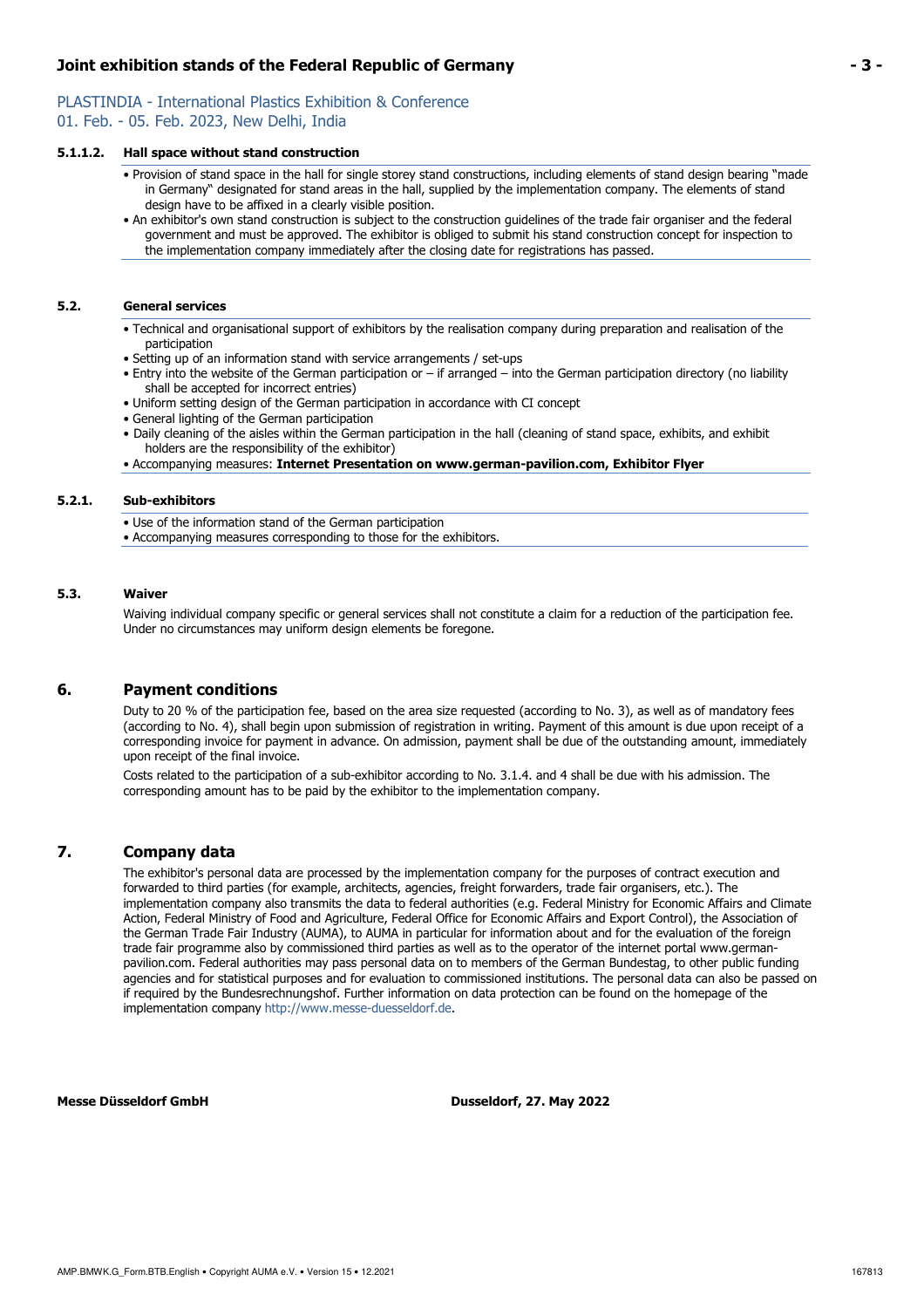



**Table of Contents**

| $\mathbf{1}$ |                                                            |   |
|--------------|------------------------------------------------------------|---|
| 2.           |                                                            |   |
| 3.           |                                                            |   |
| 4.           |                                                            |   |
| 5.           |                                                            |   |
| 6.           |                                                            |   |
| 7.           | Stand equipment, design, obligation to be present and      |   |
| 8.           |                                                            |   |
| 9.           | Transport, display and dismantling of exhibition goods and | 2 |
| 10.          | Participation in evaluations of the foreign trade fair     |   |
|              |                                                            |   |
| 11.          |                                                            |   |
| 12.          |                                                            |   |
| 13.          |                                                            |   |
|              |                                                            |   |

#### **1. Organisers**

The Federal Ministry for Economic Affairs and Climate Action (BMWK) or the Federal Ministry of Food and Agriculture (BMEL), always in cooperation with the Association of the German Trade Fair Industry (AUMA), act as organisers of German participations at trade fairs, exhibitions, and events organised by Germany itself abroad.

#### **2. Implementing companies**

The technical and organisational implementation of German participations lies with implementing companies that have been commissioned for this purpose and which act on their own behalf within the framework of these General Conditions and the Special Conditions.

#### **3. Eligibility**

- a) Companies from the Federal Republic of Germany and their foreign subsidiaries and representations are eligible to participate as part of German participations.
- Trade associations and the implementing company for the relevant German participations, travel agencies, and logistics companies are eligible to participate, but are not counted towards the minimum number of participants.

#### **4. Conclusion of contract**

- **4.01** a) Registration requires the submission of the completed registration declaration within the specified deadline, including any necessary attachments, and receipt of the down payment by the implementing company within the specified deadline.
	- b) Registration creates a binding commitment by the exhibitor, irrespective of admission. Any requirements or reservations imposed by the exhibitor during the registration process are inadmissible and void.
- **4.02** The implementing company confirms receipt of the registration in text form. The fact that an exhibitor has registered and received confirmation of this does not mean that it has been admitted or that it is entitled to a certain size of stand and/or location of stand.
- **4.03** If the requirements as per No. 3 and No. 8.01 General Conditions are met by an exhibitor and if the minimum number of participants has been reached, the implementing company will confirm its participation (admission). The fact that an exhibitor has been admitted does not mean that it is entitled to a certain size of stand and/or location of stand. To this effect, the exhibitor grants the implementing company an unilateral right to specify performance as per Section 315 German Civil Code. The contract between the exhibitor and the implementing company becomes valid as soon as the exhibitor receives confirmation of admission. If the content of the confirmation of admission differs from the content of the application, the substance of the contract is that of the confirmation of admission.
- **4.04** The implementing company allocates a stand space to the exhibitor and informs it in text form about its location and measurements. If the size of the stand area differs by more than 20 % in size and at least 3 m² from the size indicated in the application, the exhibitor has the right to revoke the con-

tract. The exhibitor must declare the revocation to the implementing company within one week after the stand space has been allocated. The exhibitor cannot claim any compensation for the revocation.

- **4.05** Following the allocation of the stand space, the implementing company instructs the exhibitor about the preparations for and the implementation of the German participation. The exhibitor is solely liable for any repercussions resulting from failure to observe these instructions.
- **4.06** a) The implementing company is free to allocate a stand space different from the one originally allocated to the exhibitor, if this is necessary to ensure a uniform picture of the overall German participation. In this case, the implementing company will grant the exhibitor a space that is largely equivalent in location and size.
	- b) Should the implementing company be forced to move or alter individual stands, entrances, exits, or aisles, subsequent to allocation, through circumstances beyond its control, such as directives from public authorities or instructions from the trade fair or exhibition management, no resulting claims may be asserted, the exception being a reduction of stand space, in which case the exhibitor is entitled to pro-rata reimbursement of the price of participation. Any deviations of measurements and resulting marginal differences between specified and actual stand dimensions do not constitute grounds for any claims on the part of the exhibitor.
- **4.07** Following an agreement with the exhibitor or its authorised agent, the implementing company will hand over the stand prior to the beginning of the event.
- **4**.**08** The organiser reserves the right to exclude the exhibitor from future German participations in the event of grave violations of the contract.

#### **5. Sub-exhibitors**

- **5.01** Stand spaces are provided only as a whole unit and only to one exhibitor each. A single stand space can only be used by several companies in cases of joint company exhibitions, and only if the implementing company has been notified about and accepted every single sub-exhibitor present in addition to the exhibitor. The decision as to whether a sub-exhibitor is admitted or not is also made on the basis of these General Conditions.
- **5.02** Additional companies represented on the exhibitor's stand space have to be registered as sub-exhibitors. This also applies for companies that are required to file a joint consolidated financial statement with the exhibitor.
- **5.03** Wherever applicable, these General Conditions also apply to any sub-exhibitors. Any participation of sub-exhibitors is subject to financial charges. Even after admission of a sub-exhibitor, contractual relations of the implementing company continue to exist only with the exhibitor. Consequently, the costs associated with the participation of the sub-exhibitor are charged to the exhibitor. The exhibitor is liable for the actions of its sub-contractors in the same way as for its own actions.
- **5.04** If the exhibitor admits another company without the approval of the implementing company, the implementing company is entitled to terminate the contract with the exhibitor without notice and to have the stand space cleared at its expense. In this case, the exhibitor cannot claim any damages.

#### **6. Revocation / non-participation**

- **6.01** The implementing company has the right to revoke from the contract if
	- a) insolvency proceedings are filed in respect of the exhibitor's assets, a situation about which the exhibitor must inform the implementing company without delay;
	- b) admission was granted on the basis of unmet requirements or incorrect information;
	- c) conditions for admission cease to be met at a later point in time; or
	- d) the exhibitor fails to meet key contractual obligations, in particular, if it fails to meet the payment deadline despite having been issued with a reminder notice and a second deadline.

General Conditions for Participations from the Federal Republic of Germany at trade fairs and exhibitions abroad – Copyright AUMA e. V. – Version 12 –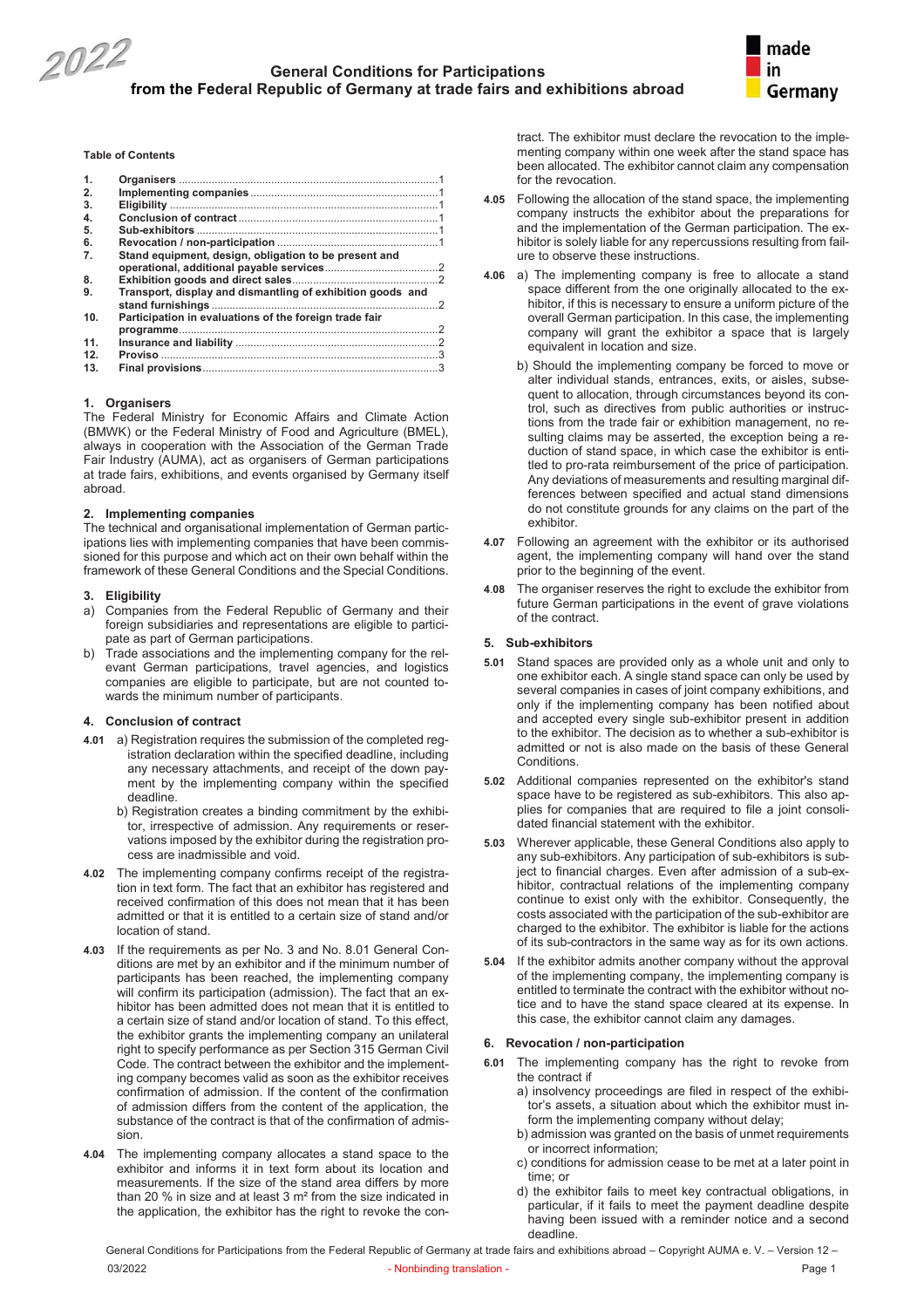2022



The consequences are as per No. 6.02 a) and b) General Conditions.

- **6.02** Should the exhibitor forgo the stand space allocated to it, it must
	- a) pay the participation fee in full, insofar as the implementing company is unable to otherwise allocate the stand space;
	- b) pay 20 % of the participation fee, up to a maximum of  $\epsilon$ 500, if the implementing company is able to allocate the stand space to another exhibitor; unless the exhibitor can furnish proof that no damage or considerably less damage has been caused.
	- This does not apply for cases as per No. 4.04 General Conditions.
- **6.03** Any revocation or foregoing of the allocated stand space by the exhibitor only takes effect once the implementing company has received declaration in text form to this effect.
- **6.04** Stands that have not been taken over by the exhibitor or its authorised agent as agreed (cf. No. 4.06 General Conditions), can be used for other purposes. In this case, No. 6.02 General Conditions applies accordingly. The exhibitor cannot make any claims beyond this. Other purposes also include types of use that are designed to ensure a representative overall image of the German participation.

#### **7. Stand equipment, design, obligation to be present and operational, additional payable services**

- **7.01** The Special Conditions for each trade fair participation list the relevant stand equipment, design, and any additional payable services. Any equipment and stand design that exceeds the services provided by the organiser of the German participation as per the Special Conditions must be taken care of by the exhibitor itself. The building regulations valid at the event location, and the construction guidelines issued by the implementing company are binding. Two-storey constructions are not permissible. The design elements bearing the logo 'made in Germany' designated for hall space without stand construction must not be covered up or obscured.
- **7.02** The exhibitor must coordinate its design work with the implementing company prior to realisation. Any stand design that does not comply with the regulations made here, the building regulations applicable at the venue or the construction guidelines issued by the implementing company can be removed or modified by the implementing company at the expense of the exhibitor.
- **7.03** The exhibitor is under obligation to ensure a permanent presence and permanent operations of the stand during opening hours over the entire duration of the trade fair, including on the last day of the trade fair. If the nature of the trade fair suggests that exhibitors should not have a permanent presence at its own stand, the organiser of the German participation will grant an exemption from the obligation to ensure a permanent presence as per Sentence 1, and do so within the Special Conditions.
- **7.04** If the exhibitor has purchased payable services from the implementing company beyond what is specified in the Special Conditions, the exhibitor will be charged for these costs.

#### **8. Exhibition goods and direct sales**

- **8.01** a) All exhibits and goods being marketed must have been produced in the Federal Republic of Germany or by German subsidiaries abroad or under a German licence. Foreign products that are necessary to complement German goods and whose size and value is in appropriate relation to these German goods may be admitted after consultations with the organisers of the German participation. All exhibits must be individually listed in the application, complete with a detailed description. Goods that carry a fire hazard, release a strong odour or whose demonstration results in noise can only be put on display after prior approval of the implementing company.
	- b) Goods subject to the War Weapons Control Act *(Kriegswaffenkontrollgesetz)* and any models or representations thereof must not be put on display. If civil versions of goods requiring export authorisation in accordance with the Foreign Trade and Payments Act or the Foreign Trade and

Payments Ordinance, or models or other representations of such goods are put on display, there must be no references made to their military capabilities. Exemptions from this ban may be granted by the Federal Ministry for Economic Affairs and Climate Action or the Federal Ministry of Food and Agriculture in cases where there is a good reason for this. Applications to this effect must be made to the Federal Ministry for Economic Affairs and Climate Action or the Federal Ministry of Food and Agriculture via the implementing company. They must contain a precise description of the envisaged exhibits.

- c) At the request of the implementing company, the exhibitor is required to produce and hand over an up-to-date register (manufacturers, product designation, place of production) of all exhibition goods.
- **8.02** Where goods are put on display without having been admitted as per No. 8.01 General Conditions, the implementing company, acting on behalf of the organiser, can ask for the immediate removal of these goods at the expense of the exhibitor. If an exhibitor does not comply with the demand (in text form) to remove the relevant goods, a penalty for breach of contract amounting to 20 % of the participation fee is payable. In addition to this, it is possible for claims for damages to be brought; in this case, these will amount to the difference between the penalty and the full costs.
- **8.03** The exhibitor is responsible for enforcing the protection of commercial rights (e.g. trademark, design, patent rights). The organisers cannot be held liable, in particular, for damages incurred by exhibitors as a result of breaches of such commercial rights by other exhibitors. Within its reasonable possibilities on site, the implementing company will assist in the task of preserving evidence, particularly by contacting the exhibition management and by viewing and/or making technical visual records (e.g. photos) of the exhibit in question.
- **8.04** As a general rule, direct sales (sale of individual items to consumers) are not permitted.

#### **9. Transport, display and dismantling of exhibition goods and stand furnishings**

The exhibitor is solely responsible for transporting its exhibits to the exhibition stand and back, for storing empty containers, for using lifting and transport equipment, for deploying personnel in charge of packing and unpacking, for displaying and dismantling exhibition goods, for re-packing and for all other related activities. Even after the Special Conditions have been defined, the organisers may stipulate the use of a specific on-site logistics company to be used throughout the area of the German participation.

#### **10. Participation in evaluations of the foreign trade fair programme**

The exhibitor is under obligation to provide all data required for an evaluation of the foreign trade fair programme, to do so in accordance with data protection law and as specified by the organiser of the German participation (cf. No. 1 General Conditions), and to participate in any surveys, interviews, and other types of data collection undertaken by the organiser as part of the evaluation. When selecting staff members for participation, the exhibitor must ensure that these are able to provide information on the relevant trade fair participation. The exhibitor pledges to seek any declarations of consent that may be required in connection with the provision of data belonging to third parties.

#### **11. Insurance and liability**

- **11.01** The exhibitor is responsible for insuring its exhibition goods against all transport-related risks and against all risks that occur during the event, especially damage and theft.
- **11.02** The exhibitor will be held liable for any damage it causes to third parties in the course of its participation in the exhibition, including damage caused to buildings at the exhibition centre and damage to its facilities.
- **11.03** The organisers of the German participation and the implementing company assume no liability for damage other than damage to life, physical integrity and health, unless this other

General Conditions for Participations from the Federal Republic of Germany at trade fairs and exhibitions abroad – Copyright AUMA e. V. – Version 12 –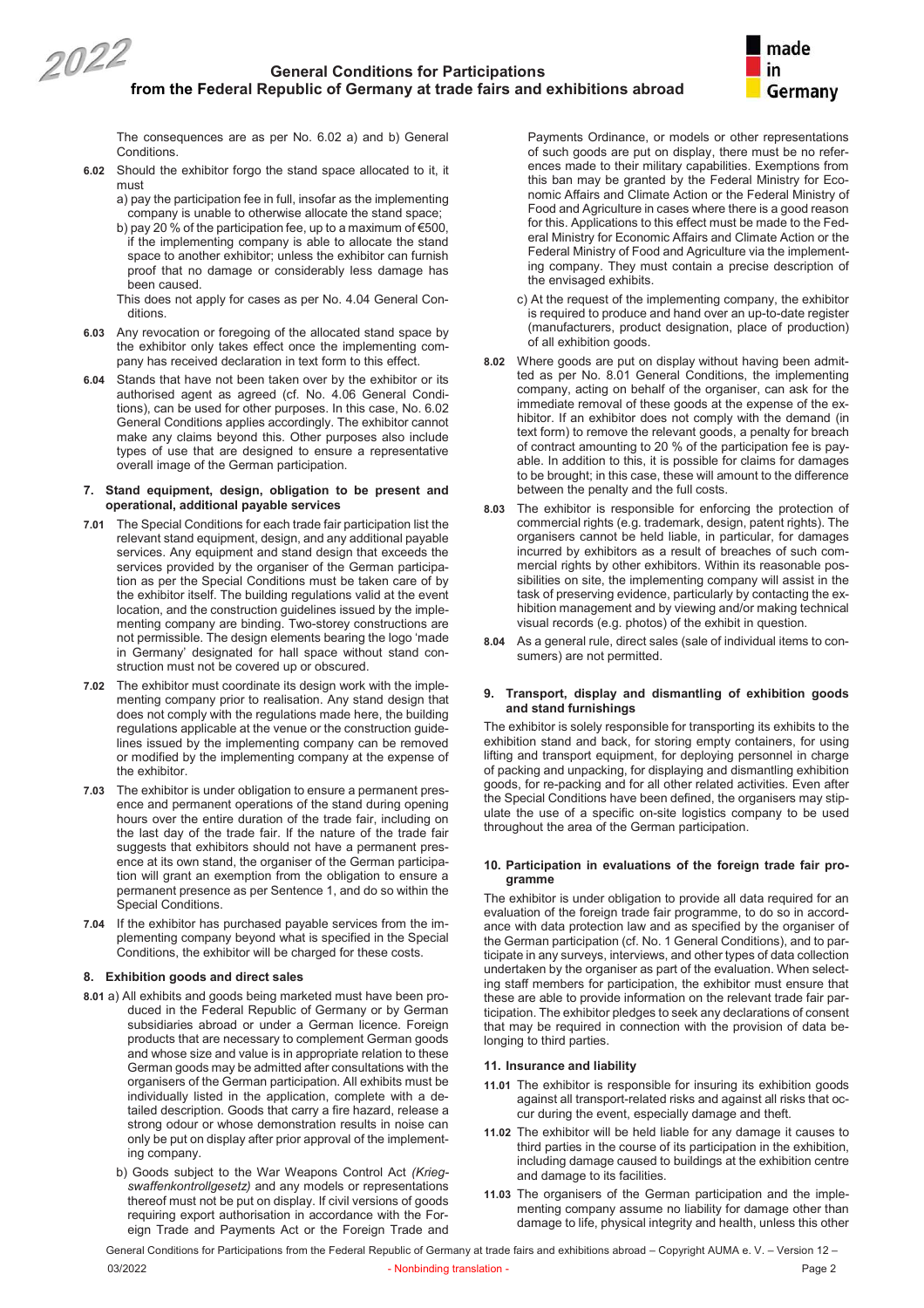

damage was caused by intent or gross negligence, or by culpable violation of a major contractual obligation on the part of the organiser of the German participation or the implementing company, or on the part of persons whom it used to perform its obligation. In the event of negligent violation of a major contractual obligation, the liability borne by the organiser of the German participation and the implementing company is limited to the foreseeable damage typical to this type of contract. Any claims for compensation beyond this are excluded.

- **11.04** The organiser of the German participation and the implementing company cannot be held liable for damages to exhibits or the theft of exhibits. This also applies in individual cases where decorations were made by the implementing company – unless the implementing company or its legal representatives or persons whom it used to perform its obligation can be proven to have acted with intent or gross negligence.
- **11.05** In agreeing to these General Conditions, the exhibitor expressly exempts the organisers of the German participation and the implementing company from any possible recourse claims by third parties.

#### **12. Proviso**

- **12.01** Any regulations and directives issued by the responsible bodies of the Federal Republic of Germany and the host country that differ from or are stricter than the General Conditions and the Special Conditions always take precedence over the General Conditions and the Special Conditions. The organiser of the German participation and the implementing company cannot be held liable for any damages or other disadvantages that this may cause to the exhibitor.
- **12.02** a) The organiser of the German participation has the right to postpone, shorten, prolong or cancel the German participation, and to temporarily or indefinitely close it in parts or in full.
	- b) Neither the organiser nor the implementing company can be held liable for any damages or other disadvantages that a measure as per No. 12.02 a) may cause to the exhibitor.
- **12.03** a) If a measure as per No. 12.02 a) is taken due to force majeure (e.g. epidemics, pandemics, natural disasters, war, civil unrest, strike, failure of transport or communication lines or disturbances thereof), the exhibitor is free to revoke the contract. This revocation must be declared in text form and without undue delay when the exhibitor learns about the modification. If the measure as per No. 12.02 a) is a cancellation of the event, there is no need for the exhibitor to declare its revoking the contract.
	- b) In the event of a revocation as per No. 12.03 a), the obligations as per No. 6.02 b) apply on the part of the exhibitor. In derogation from Sentence 1, the revocation is free of charge if, after the application deadline, there is an objective deterioration of the situation caused by sovereign provisions or measures, which renders participation in the trade fair unreasonable or impossible (e.g. travel warning, quarantine requirements upon entering or leaving the country).
- **12.04** If a measure as per No. 12.02 a) is taken in the absence of a situation as per No. 12.03 a), the exhibitor is under obligation to bear an appropriate share of the costs incurred during the preparations of the event upon being presented with a request by the organiser of the German participation. The ratio payable by each exhibitor is defined by the organiser of the German participation following a hearing of the trade association filing the application for a trade fair to be included in the foreign trade fair programme.

### **13. Final provisions**

- **13.01** The mutual rights and obligations resulting from this contractual relationship (cf. No. 4.03) are subject to the laws of the Federal Republic of Germany.
- **13.02** The place of jurisdiction is the registered office of the implementing company. The place of performance for financial ob-

ligations is the registered office of the implementing company, unless another agreement has been made with the prior consent of the organiser of the German participation.

- **13.03** This contract and any changes made to it must be made in text form. Should one of the above conditions be null and void, the remaining conditions will continue to apply. These are to be interpreted in such a way that the sense and purpose of the contract remain intact.
- **13.04** Any claims lodged by exhibitors against the implementing company must be made in text form. Except in cases of intent or gross negligence, claims will become time-barred after twelve months. This twelve-month period begins at the end of the calendar month during which the last day of the event took place.

General Conditions for Participations from the Federal Republic of Germany at trade fairs and exhibitions abroad – Copyright AUMA e. V. – Version 12 – 03/2022 Page 3 Page 3 Page 3 Page 3 Page 3 Page 3 Page 3 Page 3 Page 3 Page 3 Page 3 Page 3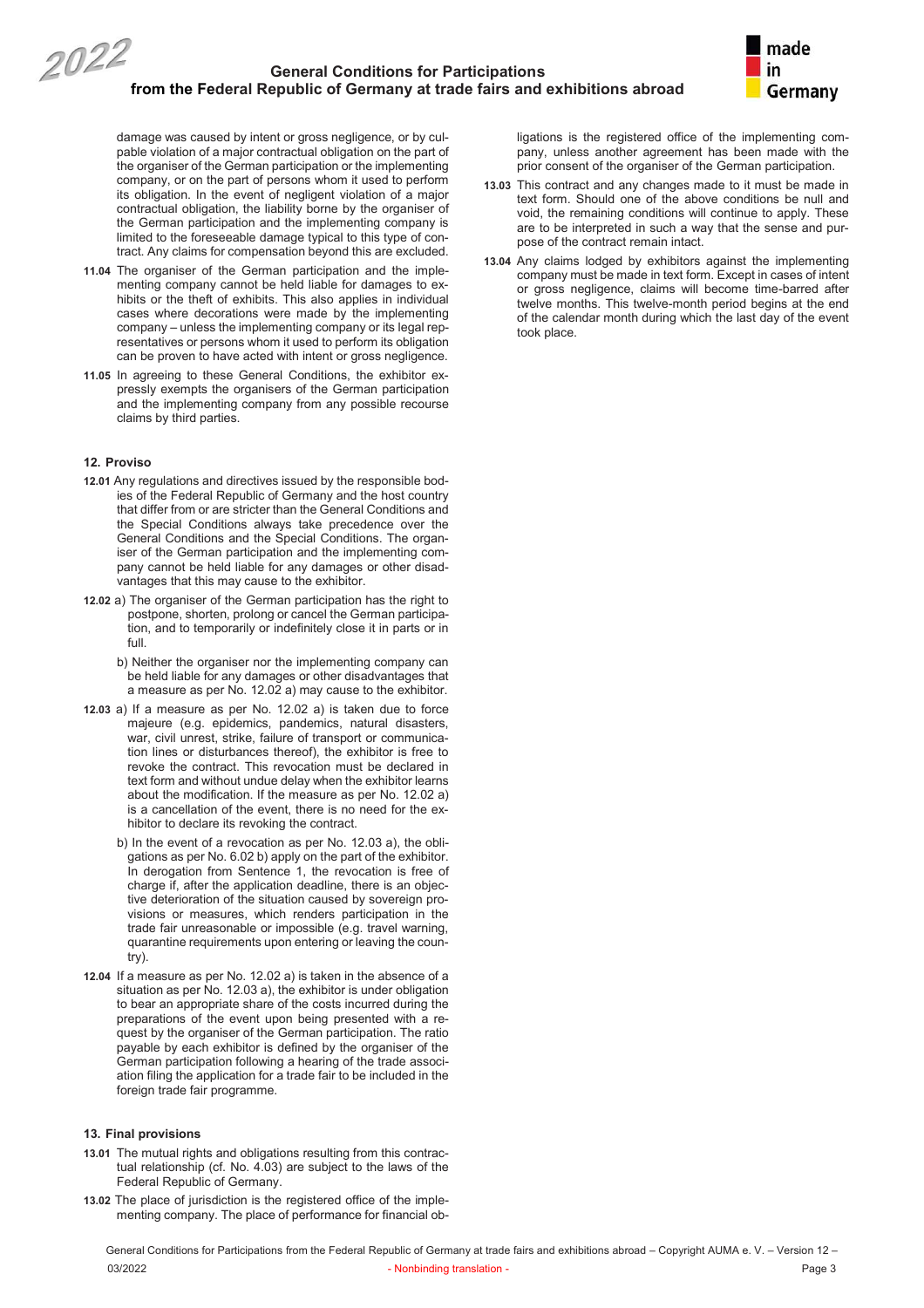2022

## **Allgemeine Teilnahmebedingungen für Beteiligungen Al des Bundes an Messen und Ausstellungen im Ausland (ATB) Bu**



#### Inhalt

| 1.  |                                                                        |
|-----|------------------------------------------------------------------------|
|     |                                                                        |
| 2.  |                                                                        |
| 3.  |                                                                        |
| 4.  |                                                                        |
| 5.  |                                                                        |
| 6.  |                                                                        |
| 7.  | Standausrüstung, Gestaltung, Präsenz- und Betriebspflicht, zusätzliche |
| 8.  |                                                                        |
| 9.  | Transport, Aufstellung und Demontage der Ausstellungsgüter und         |
| 10. |                                                                        |
| 11. |                                                                        |
| 12. |                                                                        |
|     |                                                                        |
|     |                                                                        |

#### **1. Veranstalter**

Veranstalter der Beteiligungen des Bundes an Messen, Ausstellungen sowie Eigenveranstaltungen im Ausland sind das Bundesministerium für Wirtschaft und Klimaschutz (BMWK) oder das Bundesministerium für Ernährung und Landwirtschaft (BMEL), jeweils in Zusammenarbeit mit dem Ausstellungsund Messe-Ausschuss der Deutschen Wirtschaft e. V. (AUMA).

#### **2. Messedurchführungsgesellschaft**

Mit der technisch-organisatorischen Durchführung der Beteiligungen des Bundes werden Messedurchführungsgesellschaften (DFGen) beauftragt, die im Rahmen dieser Allgemeinen Teilnahmebedingungen (ATB) und der Besonderen Teilnahmebedingungen (BTB) im eigenen Namen handeln.

#### **3. Teilnahmeberechtigung**

- a) Berechtigt zur Teilnahme an Beteiligungen des Bundes sind Unternehmen aus der Bundesrepublik Deutschland sowie deren ausländische Niederlassungen und Vertretungen.
- b) Fachverbände und die DFG der jeweiligen Bundesbeteiligung, Reisebüros und Speditionen können teilnehmen, werden jedoch für das Erreichen der Mindestteilnehmerzahl nicht berücksichtigt.

#### **4. Vertragsschluss**

- **4.01** a) Die Anmeldung zur Teilnahme erfolgt durch termingerechten Zugang der vollständig ausgefüllten Anmeldeerklärung einschließlich etwaiger Anlagen sowie der Anzahlung bei der DFG.
	- b) Die Anmeldung bindet den Aussteller unabhängig von der Zulassung. Bedingungen und Vorbehalte bei der Anmeldung sind nicht zulässig und gelten als nicht gestellt.
- **4.02** Die DFG bestätigt in Textform den Zugang der Anmeldung. Die Anmeldung und die Bestätigung ihres Zugangs begründen keinen Anspruch auf Zulassung oder auf eine bestimmte Größe und Lage des **Standes**
- **4.03** Soweit die Voraussetzungen nach Ziff. 3 ATB und Ziff. 8.01 ATB für den Aussteller vorliegen und die Mindestteilnehmerzahl erreicht wird, bestätigt die DFG ihm in Textform die Teilnahme (Zulassung). Die Zulassung begründet keinen Anspruch auf eine bestimmte Größe oder Lage des Standes. Der Aussteller räumt der DFG insoweit ein Leistungsbestimmungsrecht nach § 315 BGB ein. Mit dem Zugang der Zulassung kommt der Vertrag zwischen Aussteller und DFG zustande. Weicht der Inhalt der Zulassung vom Inhalt der Anmeldung ab, so kommt der Vertrag nach Maßgabe der Zulassung zustande.
- **4.04** Die DFG weist dem Aussteller eine Standfläche zu und informiert ihn in Textform über dessen Lage und Maße. Weicht die zugewiesene Standfläche mehr als 20 %, mindestens jedoch mehr als drei qm vom Inhalt der Anmeldung ab, kann der Aussteller vom Vertrag zurücktreten. Der Aussteller hat den Rücktritt bis spätestens eine Woche nach Zugang der Zuweisung der Standfläche gegenüber der DFG zu erklären. Aus dem Rücktritt resultierende Schadensersatzansprüche kann der Aussteller nicht geltend machen.
- **4.05** Die DFG unterrichtet den Aussteller nach Zuweisung der Standfläche über Vorbereitung und Durchführung der Bundesbeteiligung. Folgen, die durch Nichtbeachtung dieser Unterrichtungen entstehen, hat ausschließlich der Aussteller zu vertreten.
- **4.06** a) Die DFG kann dem Aussteller auch nach der Zuweisung der Standfläche eine andere als die vorgesehene Standfläche zuweisen, wenn die Maßnahme zur Wahrung eines einheitlichen Gesamtbildes der Bundesbeteiligung erforderlich ist. In dem Fall stellt die DFG dem Aussteller eine nach Lage und Größe im Wesentlichen gleichwertige Fläche zur Verfügung.
	- b) Sollte die DFG nach erfolgter Zuweisung der Standfläche durch von ihr nicht zu vertretende Umstände wie behördliche Anordnungen

oder Anweisungen der Messe- oder Ausstellungsleitung gezwungen sein, einzelne Stände oder Ein-, Um- und Ausgänge zu verlegen oder zu verändern, kann der Aussteller daraus keine Ansprüche herleiten; ausgenommen ist der Fall einer Flächenreduzierung, in welchem der Aussteller nur eine anteilige Erstattung des Beteiligungspreises geltend machen kann. Aus etwaigen Maßdifferenzen und sich daraus ergebenden geringfügigen Unterschieden zwischen Plan- und Ist-Größe des Standes kann der Aussteller keine Ansprüche herleiten.

- **4.07** Nach entsprechender Vereinbarung mit dem Aussteller oder seinem Beauftragten übergibt die DFG den Stand vor Beginn der Veranstaltung.
- **4**.**08** Bei schwerwiegenden Vertragsverletzungen behält sich der Veranstalter vor, den Aussteller von zukünftigen Beteiligungen des Bundes auszuschließen.

#### **5. Unteraussteller**

- **5.01** Standflächen werden nur als Ganzes und nur an einen Aussteller überlassen. Die Nutzung der Standfläche durch mehrere Unternehmen ist nur auf Firmengemeinschaftsausstellungen und nur dann zulässig, wenn der DFG neben dem Aussteller sämtliche weitere dort vertretenen Unternehmen als Unteraussteller gemeldet und von ihr zugelassen worden sind. Die Zulassung von Unterausstellern richtet sich ebenfalls nach diesen ATB.
- **5.02** Anzumelden sind als Unteraussteller solche Unternehmen, die auf der dem Aussteller zugewiesenen Standfläche neben diesem vertreten sind. Dies gilt auch für Unternehmen, die zu einem gemeinsamen Konzernabschluss mit dem Aussteller verpflichtet sind.
- **5.03** Im Übrigen gelten für die Unteraussteller diese ATB, soweit diese anwendbar sind. Die Teilnahme von Unterausstellern ist kostenpflichtig. Vertragsbeziehungen bestehen auch nach Zulassung ausschließlich zwischen der DFG und dem Aussteller. Die Berechnung der mit der Teilnahme verbundenen Kosten erfolgt daher an den Aussteller. Der Aussteller haftet für ein Verschulden seiner Unteraussteller wie für eigenes Verschulden.
- **5.04** Nimmt der Aussteller ein weiteres Unternehmen ohne Zulassung der DFG auf, ist diese berechtigt, den Vertrag mit dem Aussteller fristlos zu kündigen und den Stand auf seine Kosten räumen zu lassen. Schadenersatzansprüche seitens des Ausstellers bestehen in diesem Fall nicht.

#### **6. Rücktritt / Nichtteilnahme**

- **6.01** Die DFG ist berechtigt, vom Vertrag zurückzutreten, wenn
	- a) über das Vermögen des Ausstellers ein Insolvenzverfahren beantragt oder eröffnet wird; hiervon hat der Aussteller die DFG unverzüglich zu unterrichten,
	- b) die Zulassung aufgrund nichtzutreffender Voraussetzungen oder falscher Angaben erteilt wurde,
	- c) die Zulassungsvoraussetzungen später entfallen oder
	- d) der Aussteller wesentliche Vertragspflichten verletzt, insbesondere der Zahlungstermin trotz Mahnung und Nachfristsetzung nicht eingehalten wird.
	- Die Folgen ergeben sich aus Ziff. 6.02 a) und b) ATB.
- **6.02** Verzichtet der Aussteller darauf, die ihm zugewiesene Standfläche zu belegen, so hat er
	- a) den gesamten Beteiligungspreis zu zahlen, sofern die Standfläche von der DFG nicht anderweitig zugewiesen werden kann,
	- b) 20 % des Beteiligungspreises, höchstens jedoch 500,- € zu zahlen, sofern die Standfläche von der DFG anderweitig zugewiesen werden kann; es sei denn, der Aussteller weist nach, dass ein Schaden überhaupt nicht oder in wesentlich geringerer Höhe entstanden ist. Dies gilt nicht für die Fälle nach Ziff. 4.04 ATB.
- **6.03** Der Rücktritt des Ausstellers oder sein Verzicht auf die zugewiesene Standfläche wird erst mit Zugang der Erklärung in Textform bei der DFG wirksam.
- **6.04** Über Stände, die der Aussteller oder sein Beauftragter nicht wie vereinbart (s. Ziff. 4.06 ATB) übernimmt, kann anderweitig verfügt werden. In diesem Fall gilt Ziff. 6.02 ATB entsprechend. Weitergehende Ansprüche kann der Aussteller nicht geltend machen. Als Möglichkeit einer anderweitigen Verfügung zählt auch eine Nutzung dergestalt, dass das repräsentative Erscheinungsbild der Bundesbeteiligung weiterhin gewährleistet ist.

#### **7. Standausrüstung, Gestaltung, Präsenz- und Betriebspflicht, zusätzliche kostenpflichtige Leistungen**

**7.01** Standausrüstung, Gestaltung und zusätzliche kostenpflichtige Leistungen werden in den BTB zur jeweiligen Messebeteiligung aufgeführt. Ausstattung und Gestaltung der Stände, soweit sie in den BTB genannte Leistungen der Veranstalter der Bundesbeteiligung überschreiten, sind Angelegenheit jedes Ausstellers. Für die Gestaltung der Stände sind die am Veranstaltungsort geltenden Bauvorschriften und die Baurichtlinien der DFG maßgebend. Eine zweigeschossige Bauweise ist nicht zulässig. Die für Hallenflächen ohne Standbau vorgesehenen Rahmengestaltungselemente "made in Germany" dürfen nicht verdeckt werden.